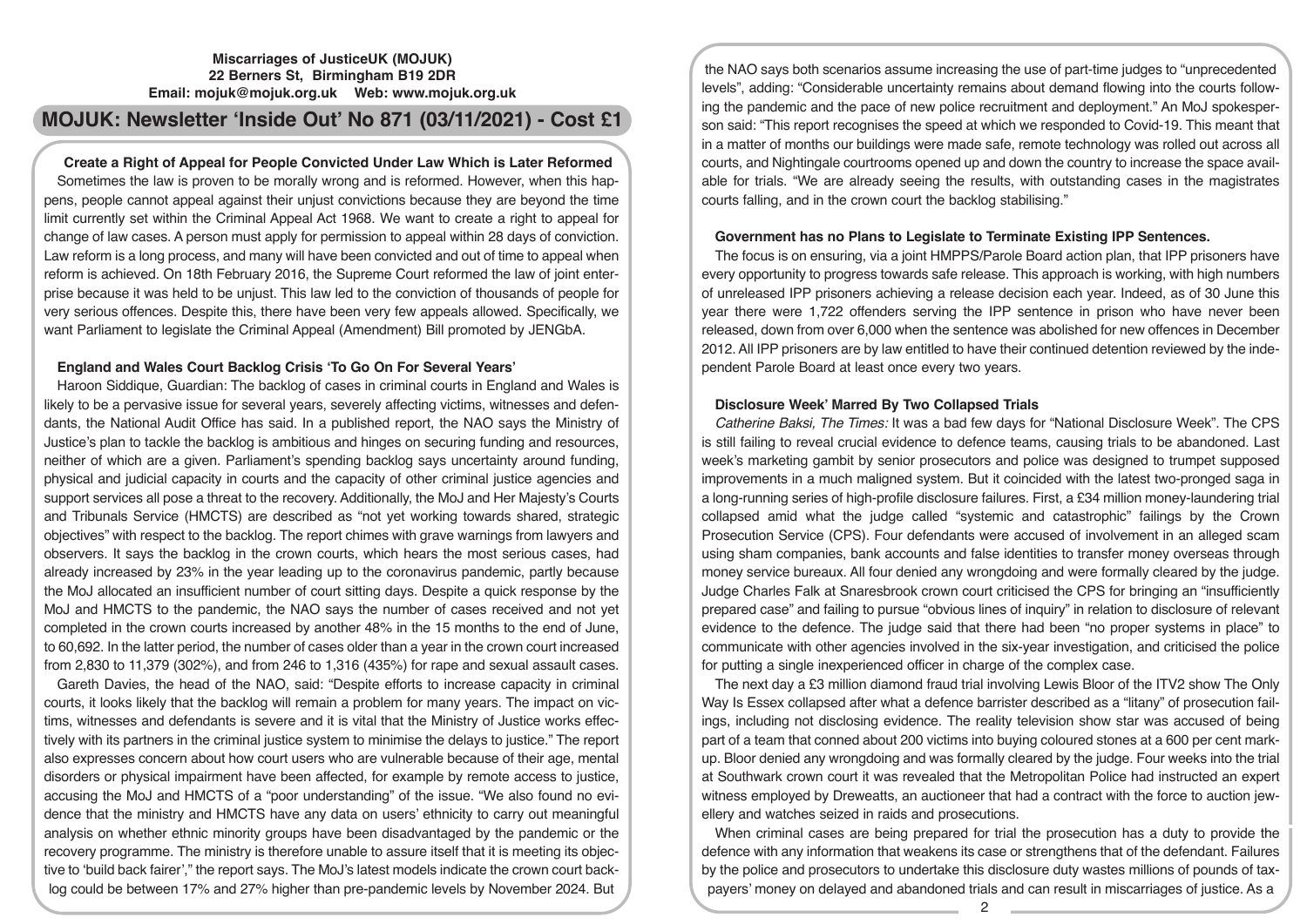consequence innocent people have gone to jail, as Alison Saunders, who was then director of public prosecutions, admitted to a House of Commons justice committee inquiry in 2018. And according to Exeter University's centre for evidence-based justice, "inadequate disclosure" is the second most common factor in all miscarriages of justice in Britain over the past 50 years.

The police's failure to disclose evidence that proved the innocence of Liam Allan, who was charged with rape in 2017 when he was a 22-year-old student, led to intense criticism of the disclosure process. However, as the justice committee's report the next year observed, problems have "persisted for far too long, in clear sight of people working in the system", going back to 1996. The furore over that case prompted updated guidelines from the attorney-general and the CPS's national disclosure improvement plan. Regardless, problems persist and reports from the independent CPS Inspectorate continue to highlight failings, largely attributed to the reduction in staff and loss of experience and training.

Sir Bob Neill, the chairman of the justice committee, tells The Times that it was "not acceptable" that "basic errors" were still being made owing to "extraordinary ineptitude". While the committee is not planning a fresh inquiry on the subject, Neill says that it would look at how its recommendations are being implemented. He adds that the attorney-general, Suella Braverman QC, in her supervisory role of the CPS, "will have questions to answer" in her next appearance before the committee. The shadow attorney-general, Lord Falconer of Thoroton QC, blames the government's budget cuts at the CPS and Ministry of Justice. "Until we see ministers showing leadership and getting a grip on providing the capacity, training and technology the justice system needs, we will continue to see cases collapse and public confidence eroded," he says.

The present disclosure process was established 25 years ago by the Criminal Procedure and Investigations Act 1996. The system, says Neil Swift, a partner at the law firm Peters & Peters, was designed "in a different world", before smartphones were widespread. Disclosure, Swift says, is onerous and "expensive to do properly", but he says that the system can be made to work if it is properly managed and resourced. Jo Sidhu QC, the chairman of the Criminal Bar Association, insists that the solution is "proper and sustained" funding of the CPS and police. Money must be put in place at the beginning of criminal investigations, Sidhu says, to avoid the risk of "tens of thousands of man hours going to waste when a trial collapses over the most basic of disclosure failings". To sift through the "terabyte craters of digital documents" often produced in criminal investigations, Sidhu says that the CPS requires "appropriately experienced prosecutors armed with the best available smart technology".

In civil cases judges award costs sanctions against parties for disclosure failures. The barrister Edward Henry QC suggests that the lack of sanctions in criminal cases has contributed to the lack of improvement. Narita Bahra QC, a defence lawyer who acted in the diamond trial, emphasises that "disclosure is the prosecutor's friend and not its foe" and that it leads to safe convictions. "Until investigators and prosecutors embrace disclosure, they will continue to approach prosecutions from the wrong angle," she says.

A CPS spokesman says that the organisation was "carefully considering what went wrong" in the two cases to "ensure the same mistakes are not repeated". He emphasises that the CPS remains "committed" to working with others to "get disclosure right". Initiatives including the disclosure improvement plan, which was launched in 2018, changes to working practices, "mass training" and appointment of "disclosure champions", he says, have already resulted in improvements. But he adds that "disclosure cannot be remedied in isolation" and requires a "systemwide, concerted plan for continuous improvement".

#### **Calls for Government to up Prisoners' Daily Food Budget of Just £2.02 a Day**

Jon Robins, Justice Gap:A watchdog has called on the government to make more money available for prison food following concerns over a daily budget for prisoners of just over £2 a day per prisoner, a fifth of the money spent on hospital patients. The call was made in the latest report from the Independent Monitoring Board into HMP Wealstun, a category C prison holding more than 800 men near Wetherby, West Yorkshire. The IMB called on the new justice minister Dominic Raab 'to consider increasing the daily food allowance, as £2.02 is an extremely small amount to feed adult men and provide the nutrition they require'. The sum must provide each prisoner with a breakfast pack, a cold meal and a hot meal and has not been increased since 'at least 2016'. In 2019, then justice minister Lord Keen told the House of Lords HM Prison and Probation Service allocated food budgets to prisons 'based on £2.02 per prisoner per day, which covers the daily prisoner food and beverage requirements'.

Accoridng to a 2016 inquiry into prison food by HM Inspectorate of Prisons, spending on food in prisons has been decreasing. In 2014–15, the total expenditure on food in prisons was £54m, down from £60m in 2012. That year the basic budget per prisoner per day was previously £2.02. But the report noted all prisons now have the autonomy to set their own budgets 'and in some prisons as little as £1.87 per prisoner per day was spent'. Prison food can be bolstered by prison-grown produce. This compared to the average daily spend per patient on inpatient food services in hospitals in 2014–15 of £9.88. There is no measurement of the calorific content of prison meals either under prison rules or by the Ministry of Justice.

The Wealstun report noted: 'The kitchen continues to look at innovation to maximise the effectiveness of the £2.02 per prisoner per day budget. Of note has been the baking of homemade bread and pizza, together with a range of dessert products from the in-house bakery. The prison farm and gardens provide a supply of fresh produce for the kitchens, but not as much as in previous years because of Covid restrictions.' 'Poor nutritional provision can, not only have a lasting impact on the wellbeing of an individual in custody, but it is also costly to the custodial estate,' said the 2016 report. 'Various medical complications that arise from poor nutrition, including nutritional deficiencies, cardiovascular disease, diabetes and high cholesterol, add burden to prison health resources. Food can also affect security resourcing and safety in prison, as frustration over food can serve as a catalyst for aggression and dissent.'

#### **Police 'Shut Down' Janner Investigation Without Pursuing All Inquiries**

*Bilan Cali, Justice Gap:* Leicestershire Police officers 'shut down' investigations into Lord Janner without 'pursuing all inquiries', according to the independent inquiry into child sexual abuse (IICSA) found that The late Labour peer Greville Janner had been at the centre of child sexual abuse allegations which date back to 1955. There were three police investigations which took place in the 1990s and 2000s however, no charges were brough forth. He was charged in 2015, after a fourth inquiry, with offences against nine alleged victims however, police say that there were 40 people who accused him of abuse. Lord Janner, who was suffering with dementia at the time, was ruled unfit to plead and died aged 87 before the trial could take place. Chairman of the inquiry, Professor Alexis Jay, said police and prosecutors 'appeared reluctant to fully investigate' claims against Lord Janner despite 'numerous serious allegations'. 'On multiple occasions police put too little emphasis on looking for supporting evidence and shut down investigations without pursuing all outstanding inquiries,' she stated. Lord Janner always protested his innocence and his son Daniel Janner QC campaigns for anonymity for those suspected of sex offences until charged (as reported here). Prof Jay said: 'This inquiry has brought up themes we are now extremely familiar with, such as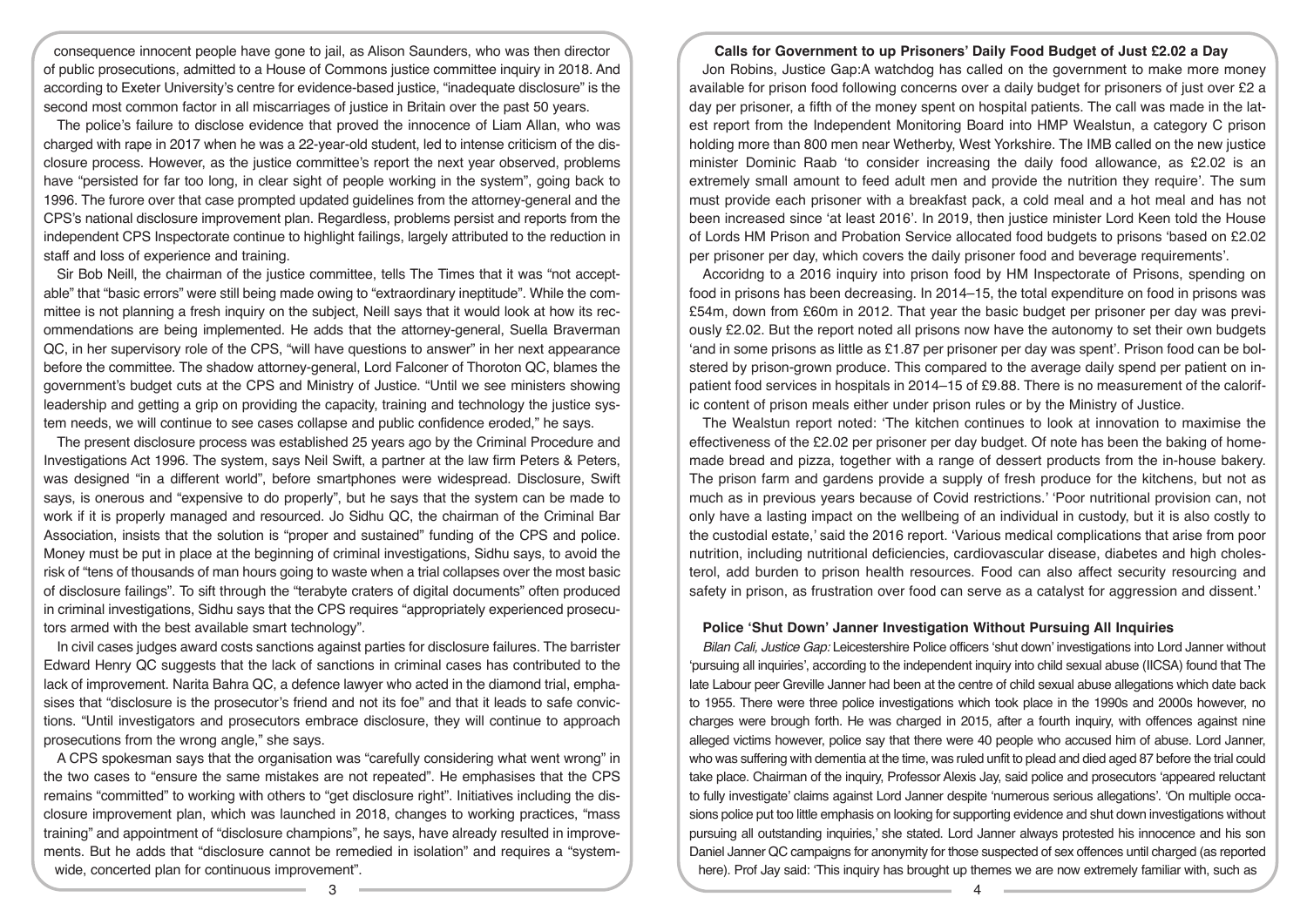deference to powerful individuals, the barriers to reporting faced by children and the need for institutions to have clear policies and procedures setting out how to respond to allegations of child sexual abuse.' The inquiry received accounts form a total of 33 complainants with Janner's allegations of abuse stretching across 30 years. In October 2020, the inquiry received evident form Lord Janner's alleged victims. None of the alleged victims were called in person to hand evidence as the inquiry focused solely on the stat responses to their allegations, not the authenticity of their claims. Although the report did not find any evidence of a conspiracy to protect an MP, the officials believe that its inquiry present something more serious. Adults who had grown up in care homes and children's homes were not taken seriously when they came forward with their allegations because of their background. One accuser's claims were rejected because he was believed to have a history of mental illness however, when later police inquiries looked at his medical records it was concluded that this wasn't the case. The inquiry also heard 'a number' of staff at Leicestershire County Council had multiple concerns over lord Janner's association with a child in care. The report stated that 'undue deference' was shown to the politician, who had 'unrestricted access' to the child, with little if any thought given to any child protection issues'. No investigations were made into the concerns of its staff and the council has accepted it 'failed to take adequate steps in response' to them.

#### **Family of Vulnerable Man Found Dead in HMP Guys Marsh Demand Reforms**

Steven Morris, Guardian: The family of a vulnerable prisoner found hanged in his cell have called for improvements in how inmates with mental health issues are cared for after an inquest jury concluded there was a string of failings in his care. The senior Dorset coroner, Rachael Griffin, said she would write to the prisons minister, Victoria Atkins, highlighting concerns over the case of Anthony Clacher, 36, who died at HMP Guys Marsh near Shaftesbury in March 2018. During his inquest, the jury was told there was a "horrific" drug problem in the prison and heard about a practice called "guinea pigging" where new strains of the drug spice were tested out on vulnerable inmates by dealers.

On the day of his death, Clacher, who was serving a two-year sentence for theft, was found collapsed at the bottom of a flight of metal stairs apparently under the influence of spice. He was returned to his cell and left unobserved for almost two and a half hours before he was discovered hanged when a staff member delivered post. The court was told Clacher suffered with post-traumatic stress disorder following childhood sexual abuse while in care. He heard the voice of his abuser, for which he was prescribed anti-psychotics in the community.

After an act of self-harm in another prison, HMP Bullingdon in Oxfordshire, Clacher was placed on a self-harm and suicide prevention programme, known as ACCT. But shortly before his death, after he had been moved to Guys Marsh, his ACCT programme was closed despite him still not having had a mental health assessment. Prisoners said Clacher was bullied in the days leading up to his death, and that some inmates were telling him to kill himself. One witness said he saw other prisoners place a noose around Clacher's neck the day before he died.

The jury in Bournemouth concluded there was a "gross failure to provide basic medical attention or [to] observe Anthony" after he was returned to his cell on the day he died. In a narrative verdict they said he was not capable of forming an intention to take his own life "due to his mental health state, lack of general observations and use of illicit substance". The jurors flagged up "lack of communication" between private healthcare staff and prison officers. They said he was not seen by mental health workers in a timely fashion, concluded there was a lack of ACCT training for prison officers and judged that his ACCT programme should not have been closed. His sister, Christine Clacher, said after the inquest: "Anthony was a human being who had been through some terrible

experiences and deserved to be treated with care and respect." Gus Silverman, a civil liberties lawyer at the firm Irwin Mitchell, representing the family, added: "The law says that prisoners are entitled to the same standard of healthcare as they would receive in the community."

A spokesperson for the private healthcare provider Practice Plus Group said the prisons and probation ombudsman was satisfied that staff did not have any reason to believe Clacher was at risk of suicide on the day of his death and a clinical review by the NHS said the care he received in prison was equivalent to that which he could have expected in the community. The spokesperson added: "We … note that in this instance the coroner … has chosen not to make further recommendations to us." A Prison Service spokesperson said: "Our sympathies remain with the family and friends of Mr Clacher. We will consider the coroner's comments carefully and respond in due course. "Selfinflicted deaths in prisons were at their lowest since 2012 last year and we have worked closely with health providers to reduce them further by improving support for those at risk."

### **Psychosis Cases Soar In England As Pandemic Hits Mental Health**

*Helen Pidd, Guardian:* Cases of psychosis have soared over the past two years in England as an increasing number of people experience hallucinations and delusional thinking amid the stresses of the Covid-19 pandemic. There was a 75% increase in the number of people referred to mental health services for their first suspected episode of psychosis between April 2019 and April 2021, NHS data shows The rise continued throughout the summer, with 12,655 referred in July 2021, up 53% from 8,252 in July 2019. Much of the increase has been seen over the last year, after the first national lockdown, according to data analysed by the charity Rethink Mental Illness (RMI). More than 13,000 referrals were made in May 2021, a 70% rise on the May before when there were 7,813 referrals. RMI is urging the government to invest more in early intervention for psychosis to prevent further deterioration in people's mental health from which it could take them years to recover. It says the statistics provide some of the first concrete evidence to indicate the significant levels of distress experienced across the population during the pandemic. A study earlier this month found that anxiety and depression around the world increased dramatically in 2020, with an estimated 76m extra cases of anxiety and 53m extra cases of major depressive disorder than would have been expected had Covid not struck. Women and young people were disproportionately affected, the researchers said.

Psychosis can involve seeing or hearing things that other people do not (hallucinations) and developing beliefs that are not based on reality (delusions), which can be highly distressing. It can be a symptom of mental illness such as schizophrenia, bipolar disorder or severe depression, but psychosis can also be a one-off, potentially triggered by a traumatic experience, extreme stress or drug and alcohol misuse. Despite the continued pressure on mental health services, Rethink Mental Illness is highlighting the importance of rapid access to treatment to prevent further episodes of psychosis and reduce people's risk of developing severe mental illness. Nice guidelines for people experiencing a suspected first episode of psychosis state they should receive an assessment within two weeks. However, the charity fears that if the increase in referrals is sustained, more people will have to wait longer for vital treatment.

Brian Dow, the deputy chief executive of Rethink Mental Illness, said: "Psychosis can have a devastating impact on people's lives. Swift access to treatment is vital to prevent further deterioration in people's mental health which could take them years to recover from. "These soaring numbers of suspected first episodes of psychosis are cause for alarm. We are now well beyond the first profound shocks of this crisis, and it's deeply concerning that the number of referrals remains so high. As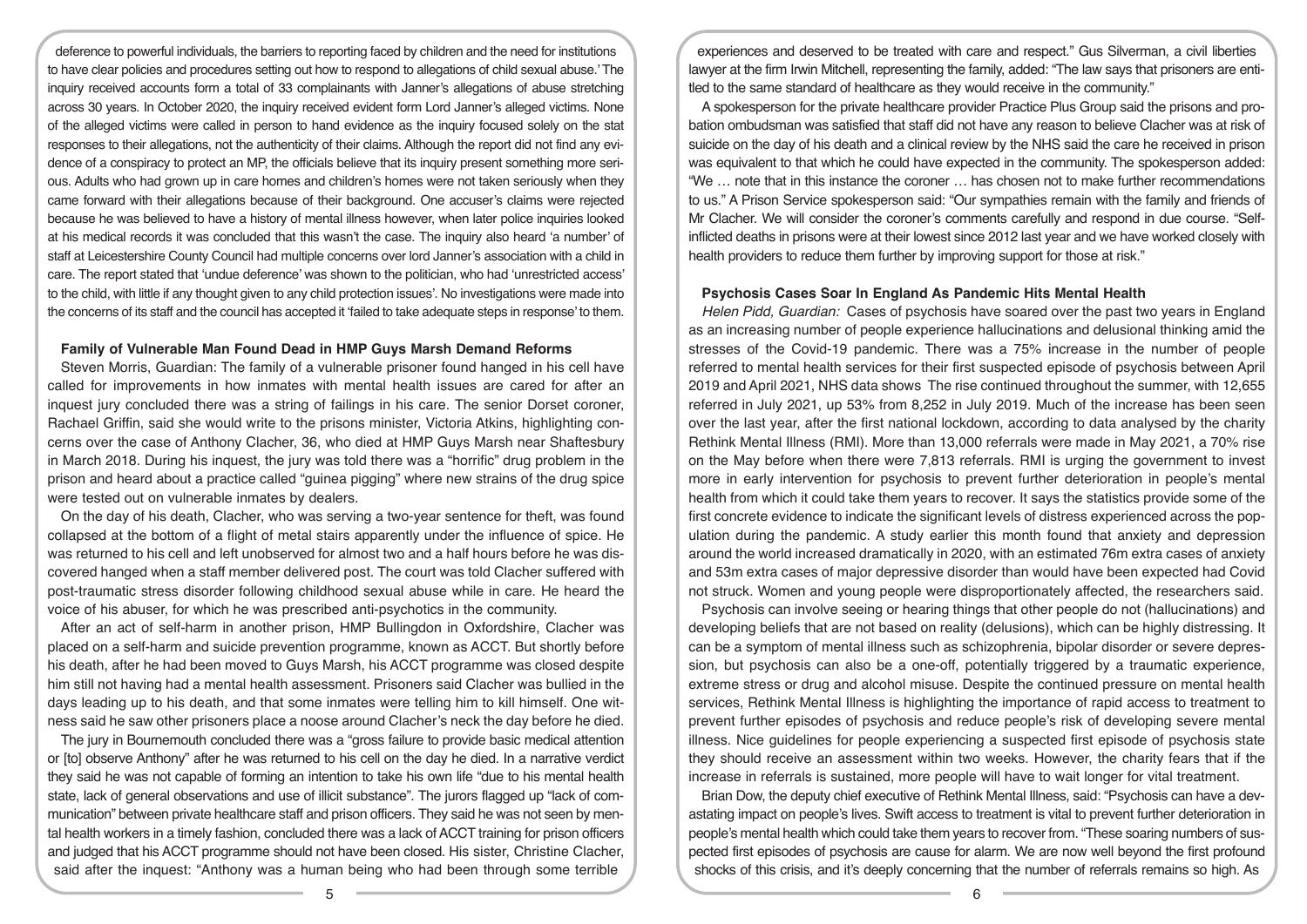first presentations of psychosis typically occur in young adults, this steep rise raises additional concerns about the pressures the younger generation have faced during the pandemic. The pandemic has had a gamechanging effect on our mental health and it requires a revolutionary response. Dedicated additional funding for mental health and social care must go to frontline services to help meet the new demand, otherwise thousands of people could bear a catastrophic cost."

A spokesperson for the Department of Health and Social Care said: "It is vital everyone can get the right support when they need it and we are delivering the fastest expansion in mental health services in NHS history, backed by an additional £2.3bn a year by 2023/24, benefiting hundreds of thousands more people. On top of this, we've invested an additional £500m this year to help people whose mental health has been particularly impacted by the pandemic. All NHS mental health providers have established 24/7 urgent helplines, which have answered around three million calls during the pandemic."

### **American Prison Boss Sent to Prison**

*Inside Time:* The former director of a private prison in America has been jailed for allowing "inhumane" conditions at his establishment. Prosecutors said Cuyahoga County Jail in Cleveland, Ohio, was unsanitary while its residents were sometimes locked up for 24 hours a day with inedible food and little medical care. Kenneth Mills, 56, who was in charge of the jail for nearly four years, was said to have led a money-making scheme to charge authorities in surrounding areas \$99 (£73) per day to house their prisoners, leading to overcrowding and men sleeping on floors. He resigned after six residents died in five months. He was found guilty after a three-week trial, which ended last month, on two counts of dereliction of duty and two counts of falsification. He was acquitted of a separate charge of tampering with records. Ohio's Assistant Attorney General Matthew Meyer asked Visiting Judge Patricia Cosgrove to impose the maximum sentence to "act as a deterrent not to just wardens, sheriffs or jail administrators, but any individual who uses their power to harm human beings". Sentencing Mills to nine months, the judge recounted how he had deprived residents of food, running water, and health screenings, and lied to civic leaders about his role in blocking an effort to hire nurses. She told him: "What you've done is unthinkable and callous. I don't know how you can live with yourself or look at yourself in a mirror … This is the United States of America. This is not a thirdworld country. There's no excuse to treat other human beings in this manner." Officials at Cuyahoga County Sheriff's Department said Mills would not serve his time at the jail he used to run.

# **89 Prison Staff Dismissed For Inappropriate Relationships**

*Inside Time:* The figure, for English and Welsh prisons, was disclosed to Parliament by the Ministry of Justice. A year-by-year breakdown shows that the number dismissed each year has ranged between three and 15, with no clear upward or downward trend. Former prisons minister Lucy Frazer QC said in a statement accompanying the figures: "HM Prison and Probation Service has conduct and discipline policies in place which set out the minimum standards of conduct expected of all civil servants. Staff must exercise particular care to ensure that their dealings with prisoners, former prisoners and their friends and relations are not open to abuse, misinterpretation or exploitation. Staff relationships with prisoners must be professional at all times, and the HMPPS Counter Corruption Unit proactively follows up on intelligence to detect and investigate potentially inappropriate relationships." The numbers represent the tip of the iceberg in terms of alleged misconduct by prison staff. Figures previously released by the MoJ show that in 2018/19, more than 2,500 prison staff were investigated over alleged miscon-

duct, with the most common allegations relating to breach of security (496 cases), performance of duties (467) or unprofessional conduct (446). In that year, 38 staff were investigated for having an inappropriate relationship with a prisoner, but only according to the new data only 13 were dismissed. Cases of inappropriate relationships which have ended up in court this year have included: A male prison officer at HMP Low Newton who was jailed for six years and nine months after engaging in sex acts with 12 women prisoners, one of whom was given advance warning of cell searches and had confiscated items returned. A female officer at HMP Dovegate, sentenced to three years after she fell in love with a prisoner, stayed in touch with him after he was moved to an open prison, helped him to abscond and sheltered him while he was on the run. A female officer at HMP Woodhill, jailed for 18 months for having inappropriate relationships with three prisoners and staying in touch with them via illicit mobile phones.

### **X-Ray Body Scanners Find 10,000 Hidden Items**

X-ray body scanners installed since the start of the Covid pandemic have already thwarted more than 10,000 attempts to smuggle contraband into prisons. Items found hidden inside prisoners' bodies have included drugs, tobacco, mobile phones and weapons. The Prison Service said the machines were proving to be "game-changing". Since July last year the scanners have been installed at the entrances to 74 prisons in England and Wales, meaning every closed men's prison is now covered. Prior to the pandemic there were only 18 of the machines in use. Rules say the scanners can only be used when there is intelligence or reasonable grounds to suspect that a prisoner is internally concealing contraband, and it cannot be detected through a normal body search. Since the 74 machines were installed, they have been used to conduct 92,104 searches, of which 10,611 produced positive results, whilst 78,058 scans were negative and 3,435 were inconclusive – meaning eight out of nine searches detected no hidden items.

Justice Secretary Dominic Raab said: "Drugs and weapons wreak havoc behind bars and stop frontline staff from doing their crucial work to rehabilitate offenders and cut crime. Our new scanners help us keep out dangerous and illegal items from prison that means our staff can create a better environment to get offenders off drugs and into work – which is the key to reducing reoffending." A Prison Service spokesperson added: "These illegal items would have been destined for the prison wings, fuelling the illicit economy that drives debt and associated violence." In a statement released by the Ministry of Justice, Joanne Sims, Governor of HMP High Down, said: "This equipment is proving to be a successful deterrent to anyone wanting to smuggle illegal items into our establishment. The X-ray body scanner supports our aim to provide a safe environment for our prison officers and the men in our prisons." The Government has funded the scanners as part of its £100 million Security Investment Programme to tighten security in prisons.

# **George Orwell - Biased Language Can Reinforce Biased Thinking**

*Helen Adam, Family Law:* Language matters. In his famous 1946 essay Politics and the English Language, George Orwell pointed out that there is a relationship of cause and effect between what we say or write and what we think. 'The slovenliness of our language', he wrote, 'makes it easier for us to have foolish thoughts'. He warned that unless we think carefully about the language we use, then familiar stock words and phrases 'will think your thoughts for you'. More than ever before, perhaps, we are now aware of the power of language to influence thoughts.

As a society we have made huge progress, for example, in removing gender-biased and racist language from everyday speech. We do this because we recognise that using biased language can reinforce biased thinking. But there remain areas in which the power of language to influence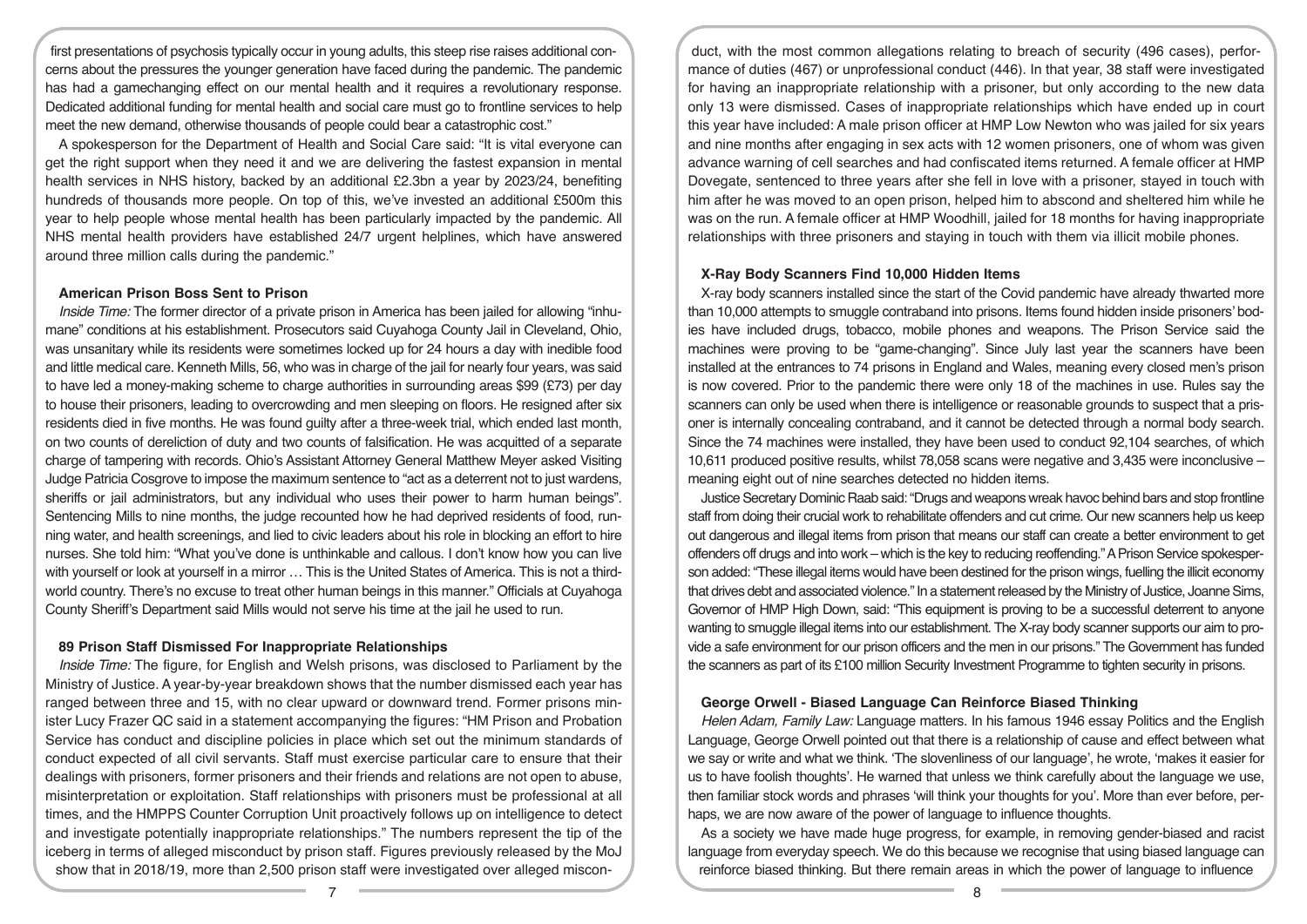thought and behaviour has not yet been properly appreciated. This article concerns the use of the language of aggression and conflict in the context of family breakdown and argues that it is time for change. A new language around family breakdown is needed to ensure safety and protect children of parents who separate. If that is to happen then we, the family professionals, must lead the way to help politicians, the press, the public and ultimately the parents who separate understand a safer approach when parents live apart.

*A Language of the Past:* Our historical roots govern the current language and cultural framework for separated parents. When George Orwell was writing his essay, family breakdown was a matter for litigation. Over half a century later, and with radical changes in society to family and relationships, we still carry the unfortunate legacy that family breakdown is litigation, conducted by litigators and requiring litigious vocabulary. We see ugly outcrops remaining like a stain on our national vocabulary.The stain that it has left is exemplified by the oft-heard proprietorial term 'custody', with all the association of ownership and control of a child that comes with it. One step further, and we are in the territory of a 'custody battle', an adversarial term that pits parents against each other as they fight over the control of their child. These terms are deeply engrained in our national understanding of family breakdown. We still hear government ministers referring to 'custody' and, as for the press, we rarely see our world correctly referenced. A 20 second Google search has immediately found a national paper headline this week to a judge making a ruling 'in a child custody case'. How can we expect the public, and the parents who separate, to use appropriate language that ensures safe outcomes for all if our politicians and our press continue to get it so wrong?

*Why This Matters:* If efforts are to be made to change our language, then a first step is to understand why this matters. One of the critical societal changes over the last century has been in our understanding of child welfare. We have moved from a society where 'children shall be seen and not heard' to the modern-day emphasis on the 'voice of the child'. Furthermore, we now know that children are harmed by continuing parental conflict, which was either unknown or not considered relevant for much of the last century when divorce was conducted as litigation. The work of Professor Gordon Harold and others has clearly established that the quality of the inter-parental relationship, specifically how parents communicate and relate to each other, is a primary influence on children's long-term mental health and future life chances (Harold, G, Acquah, D, Sellers, R and Chowdry, H (2016). What works to enhance inter-parental relationships and improve outcomes for children. Department for Work and Pensions.) It is therefore incumbent upon us not to use terminology or language which undermines the inter-parental relationship.

On a parallel but different track, another key area in which society has changed over the last century is in our understanding of the prevalence and incidence of domestic abuse. We must be mindful of the language needed for those who are vulnerable from abuse. In families where either adults or children are at risk of abuse, they may very well need the protection of court. The language needed for these families should be centred around ensuring safety as a priority. Holding these two important principles alongside each other to promote good outcomes for all requires careful language. A national presumption that family breakdown is managed by adversarial litigation is unhelpful; it exacerbates conflict and too many children are harmed by it. Equally, language that unequivocally promotes a continuing parenting relationship will put some families at risk of ongoing abuse. An automatic expectation of cooperative parenting may be actively dangerous for a minority of families.

*Clear messaging:* If there is to be any chance of parents and children – or indeed politicians, the media or society at large – understanding our law, we must be clear in our messages. We all

need to be working hard at our inner dialogues, reminding ourselves that working with families at this most vulnerable of time is a huge responsibility. As mediators, Cafcass, legal executives, solicitors, barristers or judges, we must be mindful of the language we use in our mediations, reports, letters, opinions, submissions and judgements. Are we compromising safety for this family? In the absence of safety issues, are we jeopardising the ongoing parenting relationship? Are we putting a child's future welfare and life prospects at risk by the language we use with these parents?

When meeting representatives from the Private Law Working Group early last year, members of the Family Justice Young People's Board commented that they do not like their family issues being referred to as 'Smith vs Smith'. When I began as a family solicitor over 30 years ago, it was customary to head our letters 'Smith vs Smith'. I hope this practice is now in the past. We know from the Mapping Paths to Family Justice research (Barlow, A, Hunter, R, Smithson, J and Ewing, J (2017). Mapping Paths to Family Justice: Resolving Family Disputes in Neoliberal Times, Palgrave, Socio-Legal Studies) that many solicitors work hard to try and contain rather than escalate conflict, acutely aware that the language we use can inflame or pour balm on the situation. The authors also cautioned that language which promotes a view of court as always 'harmful' is unhelpful when, for some, court is the necessary option to ensure safety or for needs to be met, or it may be a necessary default option if an ex refuses to engage in a less adversarial process. Too often, the language we use is that of those who work in the system rather than the language of those who use the system. It is confusing for parents, and the young people whose lives are affected, to be thrust into a vocabulary of justice and conflict. When family relationships are in crisis, a different language is needed, one that can be understood and applied.

So what messages do we want parents and children to receive about family law? What will the future for their family be in the aftermath of parental separation? For starters, safety comes first. No child or parent should live in fear of their safety or of being coercively controlled by another. If there is any form of domestic abuse, then there are specialist services to help and the family court is there to protect you. This is the language of safety In the absence of safety concerns, the law expects parents to prioritise child welfare over and above their negative feelings about each other. Parents are given responsibility rather than rights and both parents have a responsibility to promote the child's relationship with the other parent. Yes, time with a child is important, but the way we relate to the other parent is also important. Children need parents who don't live out their hatred for each other. The law expects parents to cooperate. The term co-parenting is confusing for many parents and ends up being interpreted as 50:50 time. The longer phrase 'cooperative parenting' says what it is on the tin; children need their parents to cooperate with each other, where safe to do so.

What about the concept of 50:50 shared care? I'm very happy to share my cake with you 50:50 so we each get to eat half, but I wouldn't do that with a child; it speaks more of asserting my rights as a parent, than meeting a child's needs. The law says parents remain responsible for their child 100% of the time, regardless of where their child might be at any time. The starting point is therefore 100:100 and, within that, to find practical arrangements that work well so the child can enjoy a close and nurturing relationship with both parents. Those arrangements may end up being something broadly equivalent to 50:50, but they must fit the child's needs. This is all about reframing language away from a parental assertion of rights to an understanding of child welfare.

It is also important that parents, and indeed society, understands a clear message that the court is there for those who are vulnerable and need protection. Otherwise, parents should not be turning to court with their disagreements and instead should look to a range of services